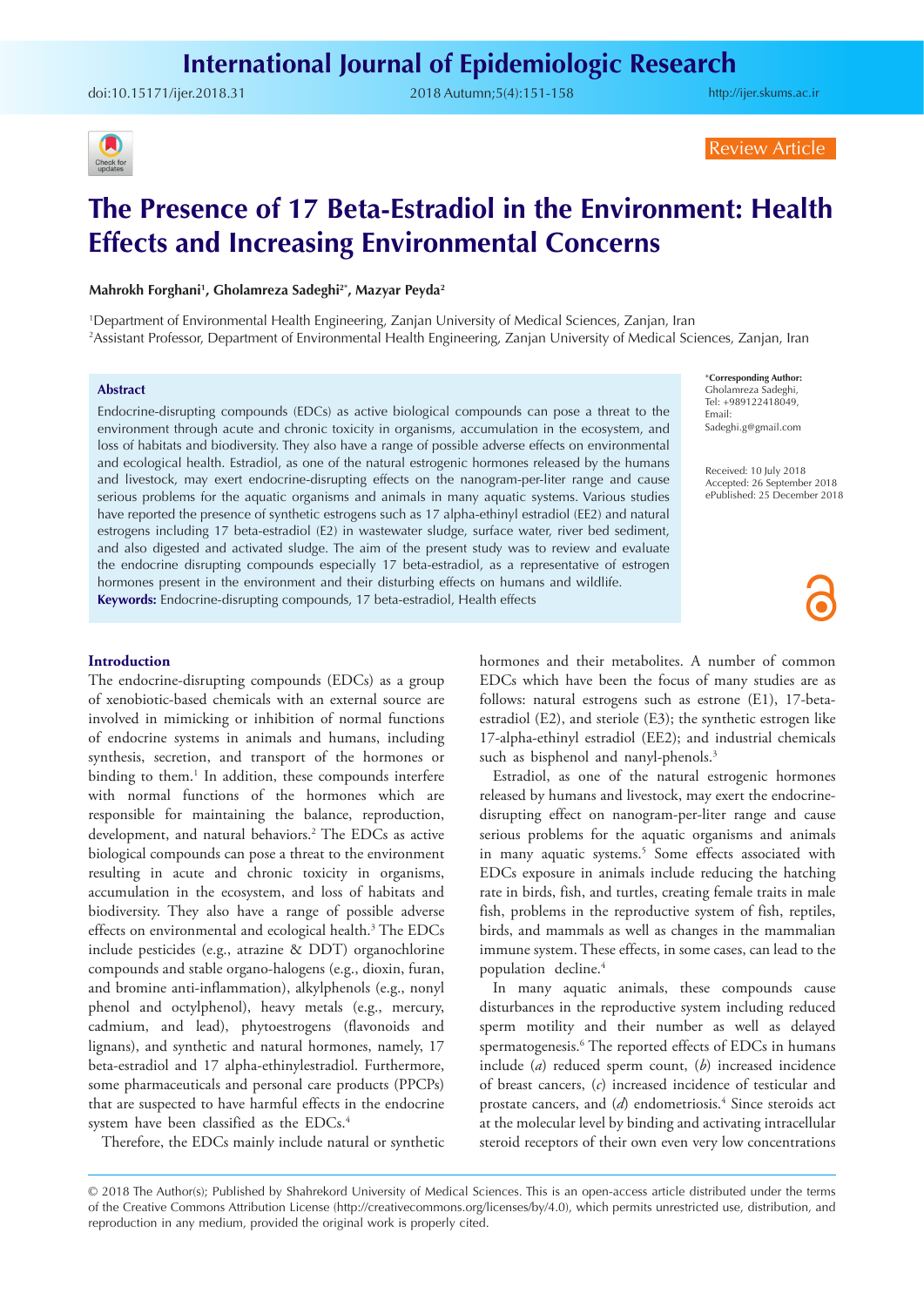of steroids in the environment can affect the physiology of the normal cells, and this is a fact that is associated with human immunity and health.7 Various studies have reported the presence of synthetic estrogens such as 17 alpha-ethinyl estradiol (EE2) and natural estrogens like 17 beta-estradiol (E2) in wastewater sludge, surface water, river bed sediment, and also digested and activated sludge. This is due to the incomplete and inadequate removal of these estrogens in sewage treatment plants (STPs). Generally, in urban sewage treatment systems, there are no specific units designed to remove the EDC, therefore it seems that the removal of estradiol by urban wastewater treatment plants is inadequate.<sup>3,5,8</sup>

The present study sought to review and evaluate the endocrine disrupting compounds, especially 17 betaestradiol, as a representative of estrogen hormones available in the environment and their disturbing effects on humans and wildlife.

## **Estradiol Health Effects**

Some pesticides, industrial products, plastics, and natural chemicals disrupt the activity of the endocrine system. These materials, which are known as the EDCs, may have adverse health effects on all the organisms.7,9

Generally speaking, the action of the EDCs is mediated through the following mechanisms: (1) Aromatase inhibitor, (2) Agonist and antagonist of the estrogen receptor, (3) Agonist and antagonist of the androgen receptor, (4) Aryl hydrocarbon receptor antagonist, (5) Interactions with binding proteins, and (6) Involvement in metabolism of hormone.<sup>10</sup> The EDCs mimic the activity of natural estrogen hormone and act through the activation of the estrogen receptor which consequently disturbs the normal function of this hormonal system through mimicking, modulation, or antagonistic activity.<sup>9</sup> The effects of these compounds on humans and other organisms are discussed in the following sections.

## **Effects of Endocrine Disrupting Compounds in Humans**

Human beings are exposed to the EDCs through contaminated water and food, air inhalation, and skin absorption, of which the consumption of contaminated food is the most common way. The health consequences of these compounds on human include infertility, certain types of cancers, changes in serum level of testosterone hormone, reduced sperm count, preterm birth and intrauterine growth restriction, genitourinary disorders including hypospadias, cryptorchidism, decreased fetal testosterone level, decreased sperm quality and quantity, decreased male fertility, recurrent abortion, polycystic ovary syndrome, genital anomalies, testicular cancer, birth weight loss, prostate and breast cancers, endometriosis, infertility, early puberty, obesity, and menstrual dysfunction.11,12 Some of the EDCs have been identified in the ovarian follicular fluid (i.e., a fluid that provides the growth and maturation environment for the oocyte). Jarrell et al in their study, examined the presence of the EDCs in follicular fluids and serum of woman undergone *in vitro* fertilization in three local clinics. Their results showed that contamination with EDCs had several effects on the rate and time of first splitting in the germ cells.13

In another study performed in the of Granada University Hospital to evaluate the effects of the estrogen on the environment, the increased risk of genital anomalies (i.e., hypospadias and cryptorchidism) was confirmed.<sup>14</sup>

# **Effects of EDCs on Animals**

## Mammals

The disturbing effects of the EDCs on mammals include cryptorchidism, masculinization, implantation failure, decreased fecundity, sterility, population decline, hermaphroditism, decreased testosterone, skull lesions, obstruction and stenosis of the uterus, decreased immunity, pathological disorders, and the developing of female traits in male.15,16

### Disorders in Birds

The deleterious effects of the EDCs in birds also include the egg shell thinning, feminization, decreased hatching rate, goiter, decreased reproductive performance, increased dead in chicks, abnormal thyroid function, and changes in immune function.<sup>15,16</sup>

## Disorders in Amphibians and Reptiles

Decreased hatching rate, feminization, metamorphosis, skin lesions, abnormal gonads in males and females, and abnormal levels of sex steroid are a number of disorders that can be observed in the amphibians and reptiles.

The development of female traits in male fish, the abnormal thyroid function, and a decrease in successful hatching are the adverse effects of EDCs in fish.<sup>15,16</sup>

In a study conducted in the Netherlands, fertile eggs from the juvenile Zebrafish were exposed to 17 betaestradiol through synthetic wastewater or freshly discharged wastewater from the treatment plants. The results demonstrated the clear and obvious feminization in these animals. In this study, the highest concentrations of VTG (yolk protein vitellogenin) and also the highest prevalence of ovo-testis were observed in fish living in the Dommel River near the location of wastewater treatment plant discharge. In general, for The Netherlands, the estrogen effects on fish were a potential threat to the fish in the local aquatic environments while these effects were lower in big waters, potentially due to the dilution of estrogens in these areas. High concentrations of plasma vitellogenin and increased prevalence of ovo-testis in *Abramis brama* (bream) were observed in a small river receiving significant amounts of wastewater from a large wastewater treatment plant. No significant estrogenic effects were found in male flounder fish (*Platichthys flesus*) in an open sea. The prevalence of feminization was higher in male fish in a small local surface water which was heavily influenced by sources of disturbing hormonal compounds.<sup>17</sup>

Similarly, in another study carried out in England it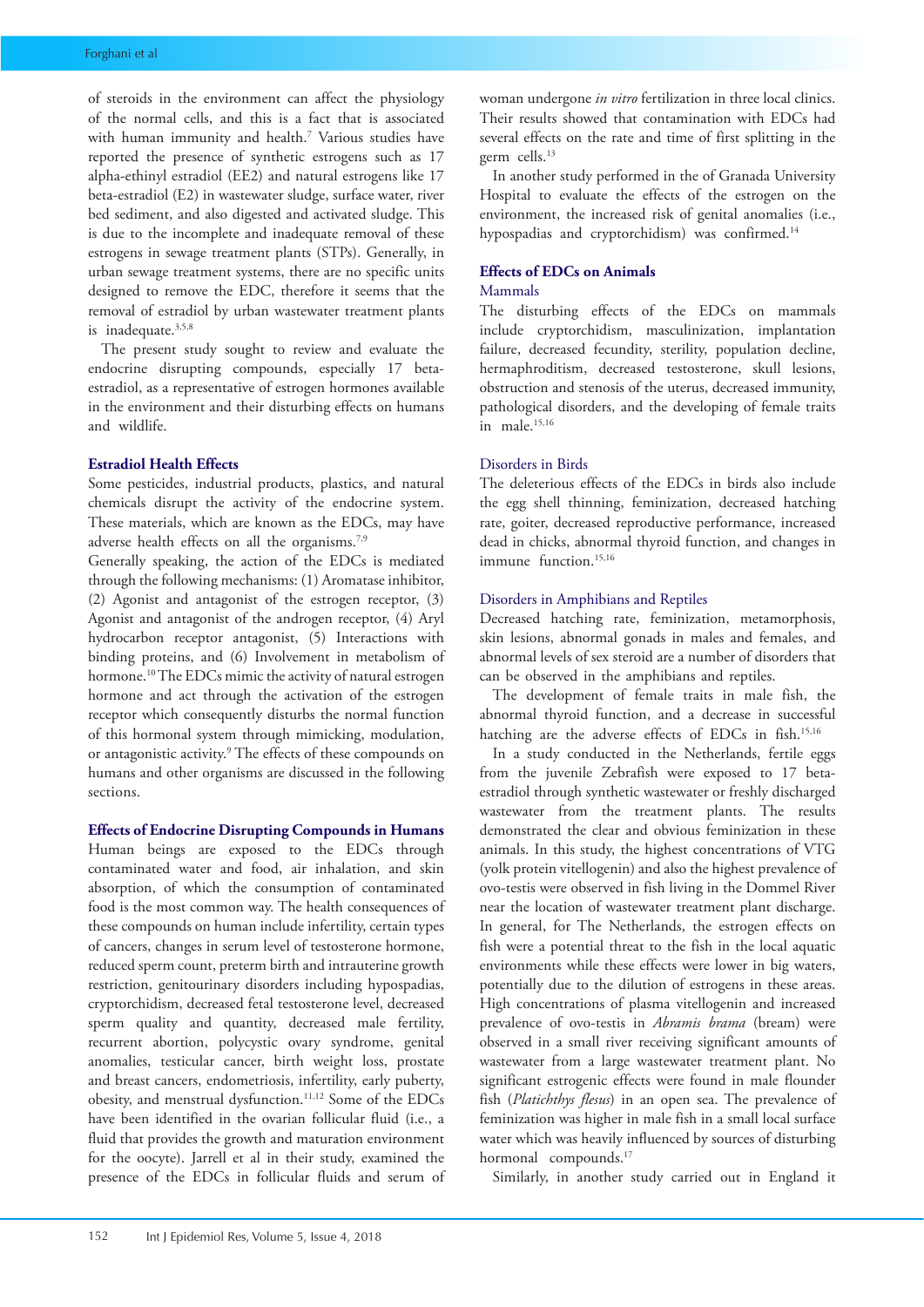was revealed that the level of VTG in male flounder fish was significant in several estuaries (delta) (e.g., Tees, Mersey, & Tyne) industrialized during 1996-1996. The reduced concentration of VTG with low levels of estrogen contamination near the Howdon wastewater treatment plant was probably due to the secondary wastewater treatment processes implemented in this area. Finally, the development of male and female sexual organs (ovo-testis) was observed in male flounder fish, at a low but stable concentration.<sup>18</sup>

In a research aimed to determine the quality of the gametes in wild intersex roach (*Rutilus rutilus*), the sperm parameters, fertilization success, and the ability to produce live fishes were evaluated. The results showed that sperm motility in addition to its ability in fertilizing eggs and production of live fish in bisexual fish were decreased compared to normal male fish. The results also indicated that a mixture of the EDCs discharged to the aquatic environment could be a threat to the reproductive health of the males.<sup>19</sup> The findings of different studies have demonstrated the presence of the EDCs in aquatic environments which may affect the health of the aquatic organisms.

## **Physicochemical Properties of Estradiol**

Estradiol has a tetracyclic network consisting of a phenolic ring, two cyclohexanes, and a cyclopentane. It also contains a hydroxyl group in C17 (carbon 17), which can be either downward or upward C17 on the molecular surface (Figure 1).<sup>3</sup> Estradiol has a log  $K_{ow}$  of 3.94<sup>20</sup> and is considered as a moderate hydrophobic, which tends toward the organic phase. The vapor pressure of 2.3  $\times$  10<sup>-10</sup> reflects its low volatility (Table 1).3,21 From the whole hormones, the natural compounds of E1, (17 beta-estradiol & 17α-estradiol) and synthetic EE2 (ethinyl estradiol) have been identified as the strongest representatives of the EDCs. Estradiol and ethinyl estradiol are the strongest estrogenic compounds.<sup>3</sup>

### **The Fate of Estradiol in the Environment**

The presence of estrogenic compounds in the environment is a serious concern, since these compounds may interfere with human, livestock, and wildlife reproduction. Besides, they have adverse effects on the health of all types of



**Figure 1.** The Chemical Structure of Estradiol.

| Molecular | <b>Water Solubility</b>  |     | <b>Vapour Pressure</b> |
|-----------|--------------------------|-----|------------------------|
| Weight    | (mg/L at $20^{\circ}$ C) |     | (mm Hg)                |
| 2724      | 13                       | 394 | $2.3 \times 10^{-10}$  |

organisms.7,21 The chemical partitioning coefficient of the estrogen ( $log K$ <sub>ow</sub>) suggests that these compounds could significantly be absorbed by the precipitates and sludge. The  $log K$  for 17 beta-estradiol is about 3.94-4.1. If pollutants are adsorbed by activated sludge particles, then they could accumulate in the sludge of the wastewater treatment plant. In this case, the use of digested sludge, as fertilizer, in the agricultural lands may cause soil and groundwater pollution. In the cases that contaminants are dissolved or are along with organic solvents or even with stable and unstable colloids, they can easily transport through the wastewater treatment plants.22 The EDCs, in addition to being absorbed by the suspended solids, may disperse through being absorbed by non-polar lipids and lipids. After dehydration and digestion of sludge and then, its application as agricultural fertilizer, these compounds could enter the food chain.<sup>23</sup>

These compounds are released in aqueous environments by sewage, resulting in contamination of the receiving water sources or even raw water sources of the DWTPs (drinking water treatment plant) and WWTPs (wastewater in wastewater treatment plants) which are known as the main carriers of the EDCs in aquatic environments.<sup>3</sup>

The 17 beta-estradiol has been identified and observed in many aquatic environments. It causes serious problems in the aquatic organisms and animals. Although more than 90% of the 17 beta-estradiol can be removed through the activated sludge treatment system, estradiol is still considered as one of the main causes of wastewater estrogenic activity in a large number of wastewater treatment plants.<sup>5</sup>

In various environmental studies, estrogens and other steroids have been identified in seawater, lake and rivers water, and in different regions. According to one study in China, the total estrogen level in the Chile and Shenzhen reservoirs was measured within the range of 3-11 ng/L with an average level of 7 ng/L. This level (observed in 4 rivers in Shenzhen) was in the range of 47-90 ng/L with an average level of 60.25 ng/L. In addition, in the seawater near the wastewater discharge sites, the estrogen level was measured about 260 to 300 ng/L with an average level of 287 ng/L. Estrogen was more concentrated near the sewage discharge sites.7 A wide-scale study was conducted in the Netherlands to evaluate the presence of some estrogenic compounds in the surface water, sediments, fauna (living plants and animals in a certain region), wastewater, rainwater, as well as their corresponding effects on fish. In this study, the compounds like natural and synthetic hormones, phthalates, alkylphenols, and bisphenol A were investigated. The results showed that almost all the selected esters were present in the aquatic environments. Natural steroid hormones were present in all the untreated wastewater samples and the results of this study confirmed the development of female traits in male fish.17

Every human, especially women, excrete estrogens through their bodies without using hormonal drugs.<sup>24</sup> The levels of estradiol hormone excreted by the women and men are about 2.3-259 and 1.6  $\mu$ G/day, respectively,<sup>21</sup> which is a reason for the presence of this hormone in sewage. Consequently, these compounds could be transported to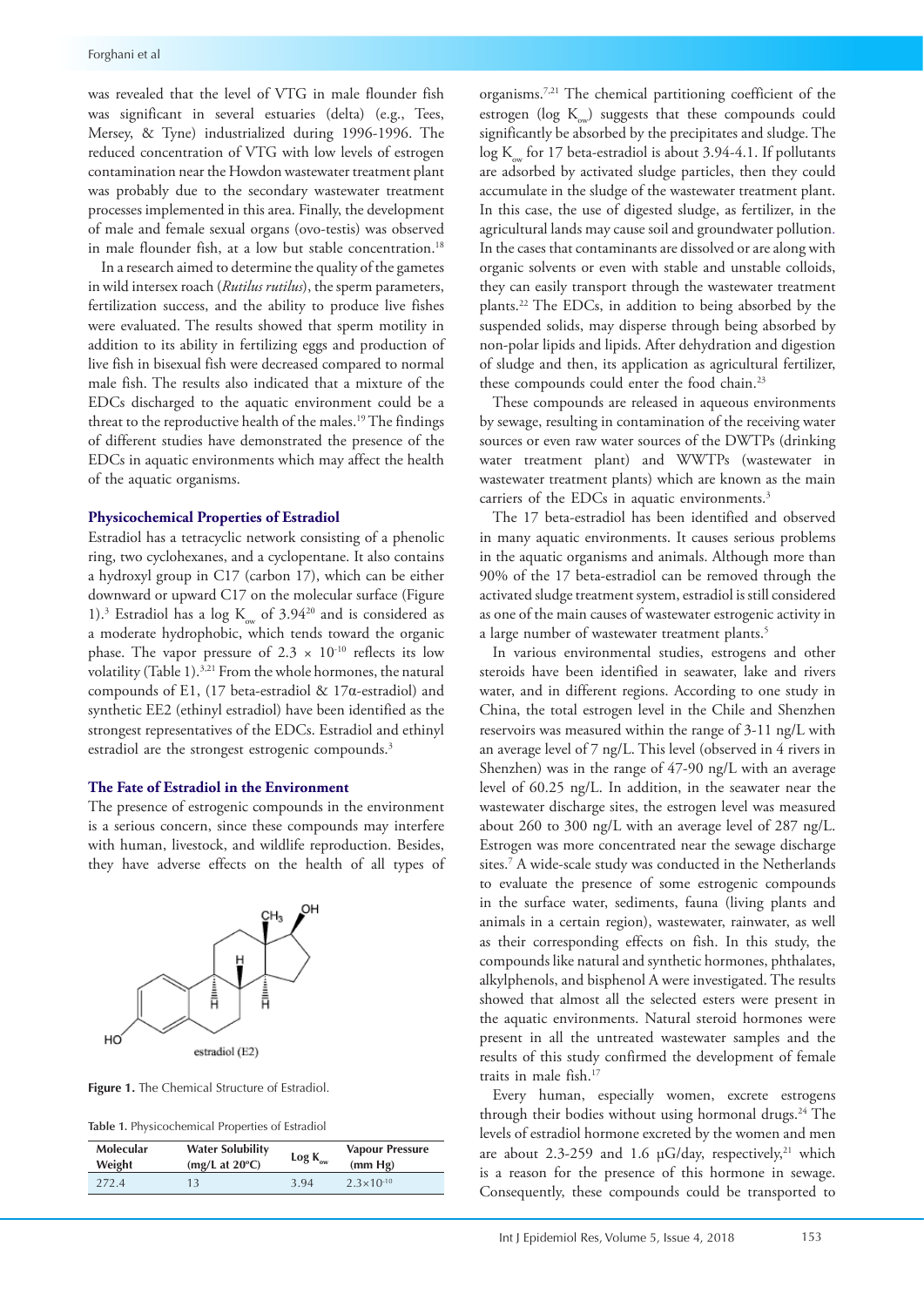



**Figure 2.** Occurrence of Endocrine Disrupting Compounds in the Environment.

## STPs through sewage systems.

Many scientists and policymakers have placed great emphasis on this problem and attempted to find new biological systems for efficient removal of the steroid hormones- and other endocrine-disrupting chemicals.7 Given that estrogens are highly hazardous compounds for the environment, they must be removed and decomposed through the process of sewage treatment using advanced equipment and facilities in order to protect aquatic organisms.24

# **Environmental Measurement of Steroid Hormones**

Among the most important environmental components that must be considered regarding the presence of steroid hormones are surface waters, groundwater, and urban sewage. Awareness of the presence and concentration of these compounds is one of the requirements for environmental planning and management of water quality control. In the following sections, the recent studies and their most important results will be discussed.

# **The Concentration of Estradiol Measured in Different Types of Surface Water Samples**

Several studies have been conducted around the world to measure the concentration of steroid hormones in the surface water, some of which are summarized in the following table for a variety of surface water samples (Table 2).

# **The Concentration of Estradiol Measured in Wastewater**

The concentration of steroid hormones, especially the 17 beta-estradiol, has been measured in different types of wastewater, particularly in the influent of the treatment plants and in the effluent from the treatment plants in different countries. Measuring the concentration of estradiol in the hospital and industrial wastewater was less studied compared to the municipal wastewater. A summary of the results related to a number of these studies is presented in Tables 3 and 4.

# **Domestic Studies**

There exist a number of Iranian studies which have been

**Table 2.** Concentration of 17 Beta Estradiol Measured in Surface Water Samples

| <b>Measured Concentration</b>                                                                                                                                   | Unit        | <b>Type of Sampling Locations</b>                                                                                                                                                                                    | Country                   | Ref |
|-----------------------------------------------------------------------------------------------------------------------------------------------------------------|-------------|----------------------------------------------------------------------------------------------------------------------------------------------------------------------------------------------------------------------|---------------------------|-----|
| Lake Mead: $ND^a - 2670$<br>Detroit river: ND-1290                                                                                                              | (pg/L)      | Eight sites in the Trenton channel of the Detroit river, 5 sites in<br>lake Mead (Michigan)                                                                                                                          | <b>USA</b>                | 25  |
| Ebre River (Tortosa): ND<br>Ebre River: ND<br>Industrial port of Tarragona: 0.1<br>Marina (Salou): ND<br>Coast (Salou): ND<br>Ebre Delta (irrigation canal): ND | $(\mu g/L)$ | Freshwater samples from Ebre River (in the Ebre Delta and<br>Tortosa), and an irrigation canal of the Ebre Delta, and seawater<br>samples from the marina and coast of Salou and the industrial<br>port of Tarragona | Spain                     | 26  |
| $< 0.3 - 5.5$                                                                                                                                                   | (ng/L)      | 11 surface water samples of coastal estuarine and freshwater<br>locations                                                                                                                                            | <b>The</b><br>Netherlands | 27  |
| $0.05 - 0.8$                                                                                                                                                    | (ng/L)      | Colorado River, Sacramento River Delta, engineered<br>Wetland(California)                                                                                                                                            | <b>USA</b>                | 28  |
| Rainwater: <1.5<br>Surface water: < 0.8-1                                                                                                                       | (ng/L)      | Rainwater, surface water (freshwater locations Vrouwenzand<br>in Lake IJssel, the saltwater tidal inlet Hammen in the Eastern<br>Scheldt and the North Sea near Noordwijk)                                           | <b>The</b><br>Netherlands | 17  |
| n.d                                                                                                                                                             | $(\mu g/L)$ | 15 German rivers and streams                                                                                                                                                                                         | German                    | 29  |
| $1.4 - 3.2$                                                                                                                                                     | (ng/L)      | River                                                                                                                                                                                                                | France                    | 30  |
| $n.d - 7.1$                                                                                                                                                     | (ng/L)      | River water samples from Thames                                                                                                                                                                                      | <b>Britain</b>            | 31  |
| $2 - 6$                                                                                                                                                         | (ng/L)      | River                                                                                                                                                                                                                | Italy                     | 32  |
| Rivers: ND - 3677.4<br>Estuaries: ND - 28.8<br>Lake: $ND - 27.7$                                                                                                | (ng/L)      | Rivers, estuaries and lake                                                                                                                                                                                           | Malaysia                  | 33  |
| Tamagawa River: 0.6 - 1.0<br>Lake Kasumigaura: below the detection limit                                                                                        | (ng/L)      | Tamagawa River, Lake Kasumigaura                                                                                                                                                                                     | Japan (Tokyo,<br>Ibaraki) | 34  |
| <b>ND</b>                                                                                                                                                       | (ng/L)      | St. Lawrence River                                                                                                                                                                                                   | Canadian                  | 35  |
| $ND - 74.4$                                                                                                                                                     | (ng/L)      | River water                                                                                                                                                                                                          | China                     | 36  |
| <sup>a</sup> Not determined                                                                                                                                     |             |                                                                                                                                                                                                                      |                           |     |

a Not determined.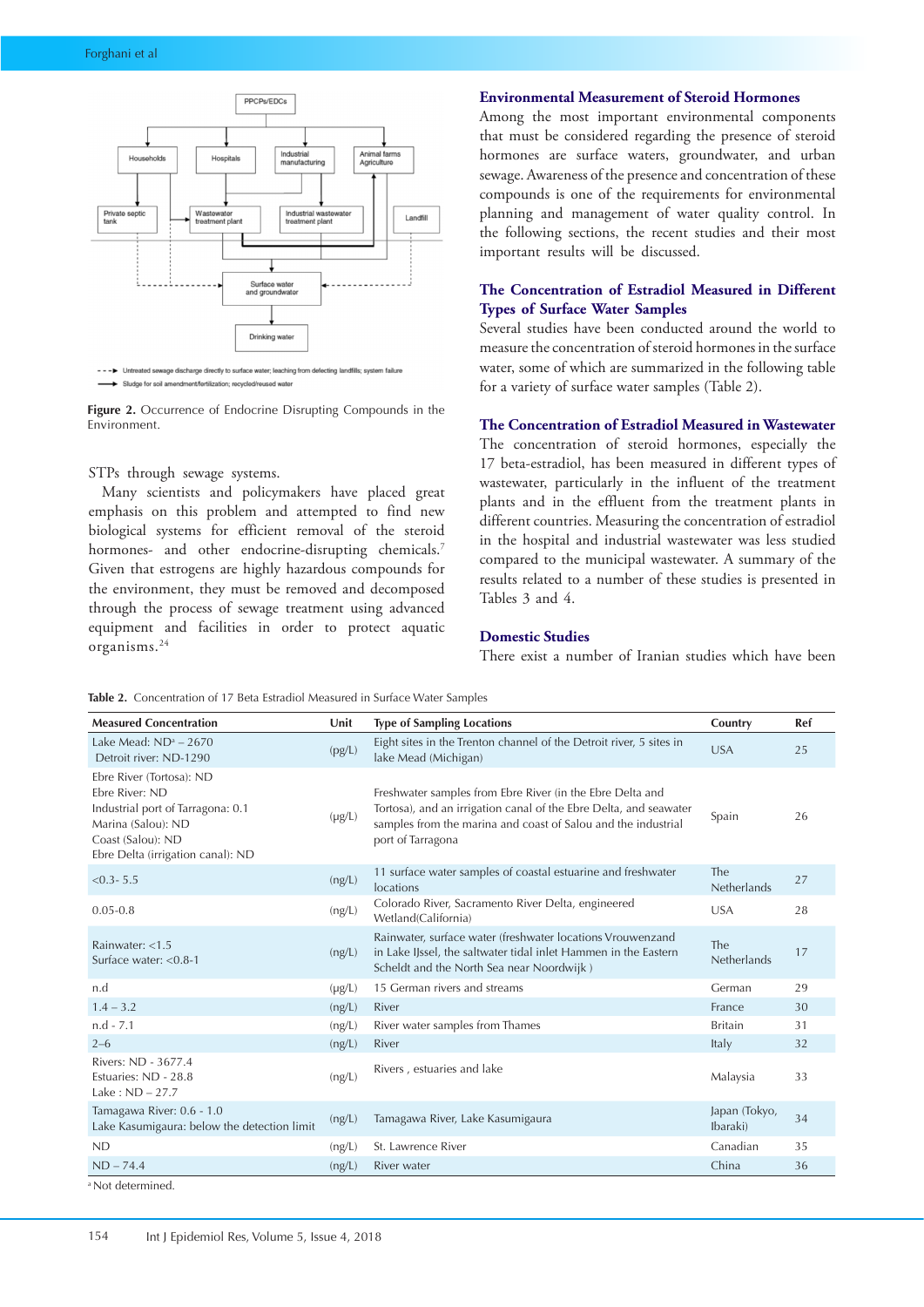performed to measure the estradiol concentration. These studies are conducted in cities including Ahwaz, Hamedan, and Tehran. Table 5 summarizes the results of these studies.

## **Estradiol Removal from Wastewater**

Wastewater filtration using a sand filter or microfiltration eliminates approximately 70% of the hormones from the secondary effluent while the advanced treatment method, using the reverse osmosis, eliminates more than 95% of the hormones.<sup>28</sup>

 Clouzot et al showed successful use of adapted activated sludge for ethinyl estradiol biodegradation (11% increase in removing ethinylestradiol). In this study, the total removal of ethinyl estradiol was estimated to be 99% (absorption + biological degradation).<sup>44</sup>

In the same vein, Liu and Liu investigated the effect of radiation power induced by UV-light and UV-vis lights (highpressure mercury lamp) on chemical the decomposition of two estrogens, that is, 17 beta-estradiol and sterone in

**Table 3.** Estradiol Concentration in Wastewater

| <b>Influent</b>                                            | <b>Effluent</b>                                                              | Ref. |
|------------------------------------------------------------|------------------------------------------------------------------------------|------|
|                                                            | $< 0.1 - 4.05$ ng/L                                                          | 28   |
|                                                            | ND-3660 pg/L                                                                 | 25   |
| (Untreated) municipal<br>wastewater: 17-150 ng/L           | $< 0.8$ ng/L                                                                 | 17   |
| German: average: 0.015 µg/L<br>Brazil: average: 0.021 µg/L | German: Maximum: 0.003<br>$\mu$ g/L<br>Canadian: Maximum: 0.064<br>$\mu$ g/L | 29   |
| $11.1 \pm 1.7 - 17.4 \pm 1.7$ ng/L                         | $4.5 \pm 1.0 - 8.6 \pm 0.9$ ng/L                                             | 30   |
|                                                            | $0.3 - 2.5$ ng/L                                                             | 34   |
|                                                            | $1.6$ (Median) $-15$<br>(Maximum) ng/L                                       | 37   |
| $10 - 31$ ng/L                                             | $3-8$ ng/L                                                                   | 32   |
| ND-66.9 ng/L                                               | $ND-26.7$ ng/L                                                               | 35   |
|                                                            | $1.6 - 7.4$ ng/L                                                             | 31   |
| Min: $<$ 5.0- 30.4                                         | $< 5.0 - 7.6$                                                                | 38   |

**Table 4.** Estradiol Concentration in Domestic, Industrial, and Hospital Wastewater

| Domestic, Industrial<br><b>Hospital Wastewater</b>                   | <b>Reference</b> |
|----------------------------------------------------------------------|------------------|
| Domestic: n.a-12 ng/L<br>Industrial: $<$ 0.4 - 1.8 ng/L              | 27               |
| Industrial: 0.8-54                                                   | 17               |
| $2.7 \pm 0.1 - 48.0 \pm 6.0$ ng/L                                    | 39               |
| Influent: $ND -16.9 \pm 9.1$ ng/L<br>Effluent: $ND-2.5 \pm 0.4$ ng/L | 40               |

**Table 5**. Estradiol Concentration in Iran (ng/L)

high-concentration aqueous solutions. They showed that chemical decomposition, due to radiation power, caused a breakdown in both estrogens. A UV disinfection lamp (ls254 nm, 30 W) and a high-pressure mercury lamp (l0365 nm, 125 W) were used for E2 and E1, respectively.<sup>45</sup>

In a study performed by Yoon et al, the adsorption of 3 estrogenic compounds (bisphenol A (BPA), 17β-estradiol (E2), and 17α-ethynyl estradiol (EE2) on several powdered activated carbons (PAC) was investigated. This study showed Using powdered activated carbons (PAC) to remove more than 99% of these three compounds from raw drinking waters is effective.<sup>46</sup>

In a study performed by Mai et al, photodegradation of 17b-estradiol (E2) in aqueous solution with titanium dioxide (TiO2) was investigated. The result showed that the degradation of E2 increased with increasing concentration of  $TiO2.<sup>47</sup>$ 

In a study performed by Yaping and Jiangyong, from a-FeOOHR and H2O2 was used for photodegradation 17 bestradiol (E2), the result showed that high removal efficiency of E2 by a-FeOOHR in aqueous solutions.<sup>48</sup>

In a study conducted by Ouellette et al a polymer was employed to absorb the EDCs. The results showed that the Hytrel polymer could absorb a large amount of EDCs. Moreover, the results of the partitioning coefficient determination demonstrated the high affinity of EDCs to absorb by the polymer.<sup>6</sup>

In addition, in another study, an enriched microbial environment which was adapted for two-phase bioreactors was used to biodegrade the EDCs. The results demonstrated that the bacteria were able to decompose the estrone, estradiol, and estriol. Moreover, the findings of this study confirmed the significant potential of the TPPB (two-phase partitioning bioreactor) for decomposition of highly dilute disruptive compounds present in wastewater.<sup>49</sup>

Similarly, in a study, the TPPB operated as a biotrickling filter was used to remove styrene vapor. Industrial silicone oil was used as a non-aqueous phase in a 2-phase bioreactor. This study showed that the 2-phase partitioning bioreactor as the biotrickling had better removing function compared to biotrickling as a control.<sup>50</sup>

# **Presence of Hormonal Contraceptive Pills and Other Estrogens in Water and Wastewater**

In the United States, 13 million women use hormonal contraceptives pills to protect their health and prevent unwanted pregnancies. A review of the literature by the researchers shows that contraceptive pills (estrogen-based hormonal contraceptive pills) are one of the main causes of

| Wastewater                     | <b>River</b>                | Dam              | Groundwater | Urban Drinking<br>Water | Industrial<br>Wastewater | Slaughterhouse<br>Wastewater | References, City |
|--------------------------------|-----------------------------|------------------|-------------|-------------------------|--------------------------|------------------------------|------------------|
| 35                             | Surface water: 10           | Ekbatan<br>Dam:7 | 0.3         | 0.01                    |                          |                              | 41, Hamadan      |
| Municipal<br>wastewater: 57.46 | Karun River:<br>$ND - 13.7$ |                  |             | 2.96                    | 70.6                     | $70.6 \pm 16.98$             | 42, Ahvaz        |
| $1.02 - 8$                     |                             |                  |             |                         |                          |                              | 43, Tehran       |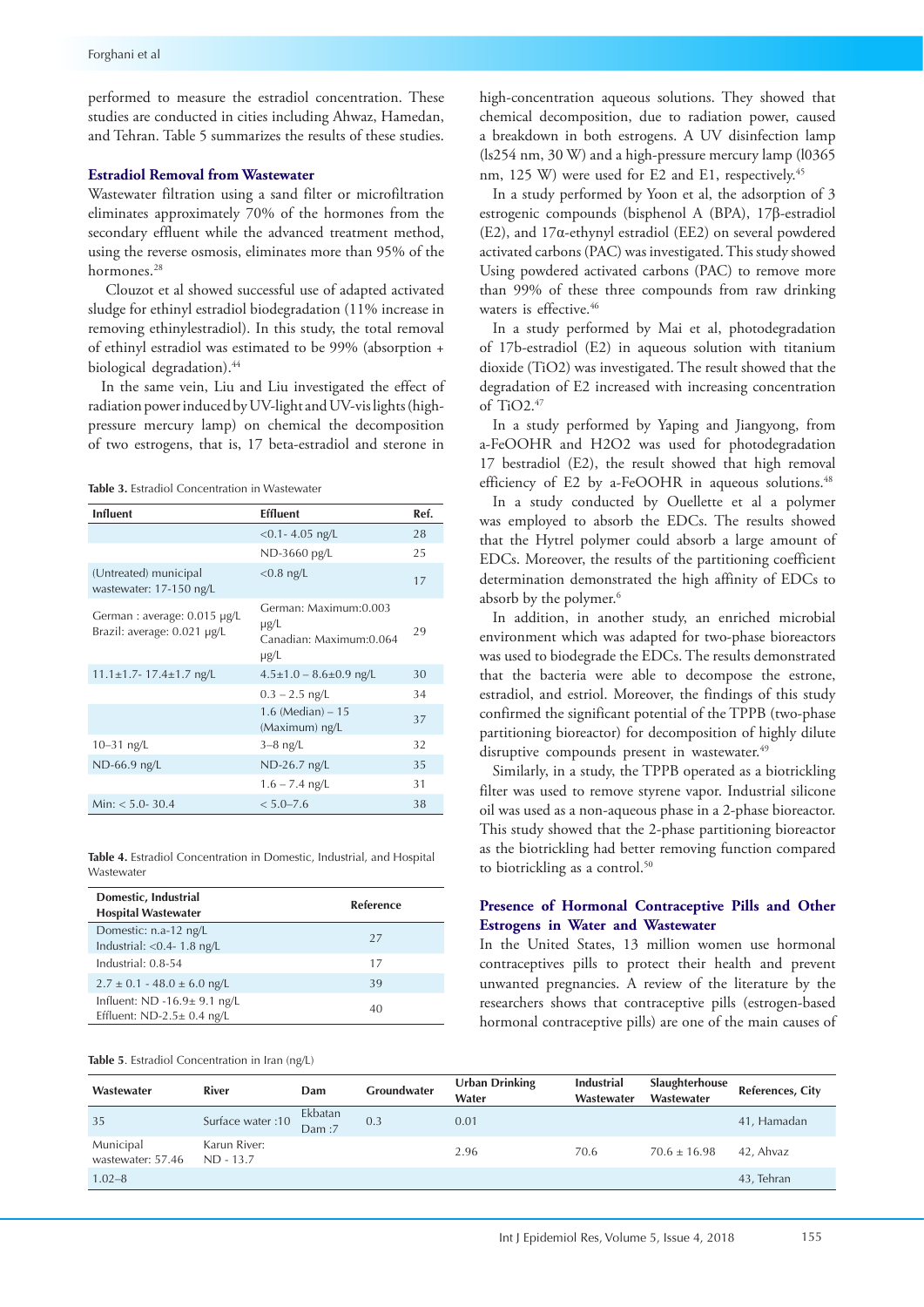the presence of estrogens in the waterways. The researchers concluded that contraceptive pills import the small amounts of synthetic estrogens into the waterways and that ethinyl estradiol is present in a small amount in drinking water. The University of California, San Francisco (UCSF) has pointed to several other sources of the EDCs in water including natural and synthetic estrogen released from the livestock like lactating cows in which hormones are used to increase milk production, synthetic estrogens in crop fertilizers, and several unknown industrial chemicals including plastic additives like bisphenol A. Industrial chemicals compounds may enter the waterways either through runoff from the chemical industries or through disposal of products at the landfills. Chemical compounds presented in the drugs, for instance, anticonvulsants and antidepressants play a similar role as the estrogens (they mimic the action of the estrogen) in the environment. Therefore, women who use contraceptives are not the only source of estrogen entry into the waterways. Usually, during their pregnancy women excrete a large amount of estrogen. Everyone (men and women) is releasing the estrogen that is dispersed through the sewage. While Ethinylestradiol is chemically stronger than other estrogenic compounds, it is less administered by the women as contraceptive pills compared to other mentioned sources. For instance, the number of veterinary estrogens given to lactating cows in the United States was 5 times higher than that of the ethinylestradiol used by women as the contraceptive pills.<sup>51</sup>

## **Estradiol Measurement Methods**

Methods to measure the estradiol concentration include gas chromatography–mass spectrometry (GC-Mass), high-performance liquid chromatography (HPLC), enzyme-linked immunosorbent assay (ELISA), and gas chromatography/tandem mass spectrometry.

The ELISA can provide an alternative method to determine the amount of the estrogen hormones. This method is simple, inexpensive, and very sensitive. Furthermore, the kits related to this method are easily available.<sup>1</sup>

## **Discussion and Conclusion**

Estrogen hormones like estradiol enter the environment through wastewater as well as humans or animals and thus threaten the health of humans and wildlife. These compounds have been measured in urban, industrial and hospital swage, surface waters, or even in groundwater in various quantities. The presence of these compounds in the aquatic environments and exposure of aquatic organisms to these compounds has emerged some concerns. Moreover, considering the absorption of estradiol and other estrogenic hormones on sludge, their entry into the environment and chain food through sludge as well as health problems and environmental concerns related to these compounds, some evaluation should be conducted for continuous measurement of these compounds, removing the EDCs from wastewater and preventing their entry into the environment.

# **Ethical Approval**

Not applicable.

# **Conflict of Interest Disclosures**

None.

#### **Acknowledgment**

This work was supported by the Deputy of Research and Technology of Zanjan University of Medical Sciences under Grant No A-12-171-1. The authors are grateful to Dr. Shoghli for his valuable support.

#### **References**

- Chang HS, Choo KH, Lee B, Choi SJ. The methods of identification, analysis, and removal of endocrine disrupting compounds (EDCs) in water. J Hazard Mater. 2009;172(1):1- 12. doi: 10.1016/j.jhazmat.2009.06.135.
- 2. Belgiorno V, Rizzo L, Fatta D, Della Rocca C, Lofrano G, Nikolaou A, et al. Review on endocrine disrupting-emerging compounds in urban wastewater: occurrence and removal by photocatalysis and ultrasonic irradiation for wastewater reuse. Desalination. 2007;215(1-3):166-76. doi: 10.1016/j. desal.2006.10.035.
- 3. Zhang C, Li Y, Wang C, Niu L, Cai W. Occurrence of endocrine disrupting compounds in aqueous environment and their bacterial degradation: A review. Crit Rev Environ Sci Technol. 2016;46(1):1-59. doi: 10.1080/10643389.2015.1061881.
- 4. Esplugas S, Bila DM, Krause LGT, Dezotti M. Ozonation and advanced oxidation technologies to remove endocrine disrupting chemicals (EDCs) and pharmaceuticals and personal care products (PPCPs) in water effluents. J Hazard Mater. 2007;149(3):631-42. doi: 10.1016/j.jhazmat.2007.07.073.
- 5. Zeng Q, Li Y, Gu G, Zhao J, Zhang C, Luan J. Sorption and biodegradation of 17beta-estradiol by acclimated aerobic activated sludge and isolation of the bacterial strain. Environ Eng Sci. 2009;26(4):783-90. doi: 10.1089/ees.2008.0116.
- 6. Ouellette J, Dos Santos SC, Lepine F, Juteau P, Deziel E, Villemur R. High absorption of endocrine disruptors by Hytrel: towards the development of a two-phase partitioning bioreactor. J Chem Technol Biotechnol. 2013;88(1):119-25. doi: 10.1002/jctb.3864.
- 7. Sang Y, Xiong G, Maser E. Identification of a new steroid degrading bacterial strain H5 from the Baltic Sea and isolation of two estradiol inducible genes. J Steroid Biochem Mol Biol. 2012;129(1-2):22-30. doi: 10.1016/j.jsbmb.2011.01.018.
- 8. Weber S, Leuschner P, Kampfer P, Dott W, Hollender J. Degradation of estradiol and ethinyl estradiol by activated sludge and by a defined mixed culture. Appl Microbiol Biotechnol. 2005;67(1):106-12. doi: 10.1007/s00253-004- 1693-4.
- 9. Welshons WV, Thayer KA, Judy BM, Taylor JA, Curran EM, vom Saal FS. Large effects from small exposures. I. Mechanisms for endocrine-disrupting chemicals with estrogenic activity. Environ Health Perspect. 2003;111(8):994-1006. doi: 10.1289/ehp.5494.
- 10. Yang M, Park MS, Lee HS. Endocrine disrupting chemicals: human exposure and health risks. J Environ Sci Health C Environ Carcinog Ecotoxicol Rev. 2006;24(2):183-224. doi: 10.1080/10590500600936474.
- 11. Balabanic D, Rupnik M, Klemencic AK. Negative impact of endocrine-disrupting compounds on human reproductive health. Reprod Fertil Dev. 2011;23(3):403-16. doi: 10.1071/ rd09300.
- 12. Schug TT, Janesick A, Blumberg B, Heindel JJ. Endocrine disrupting chemicals and disease susceptibility. J Steroid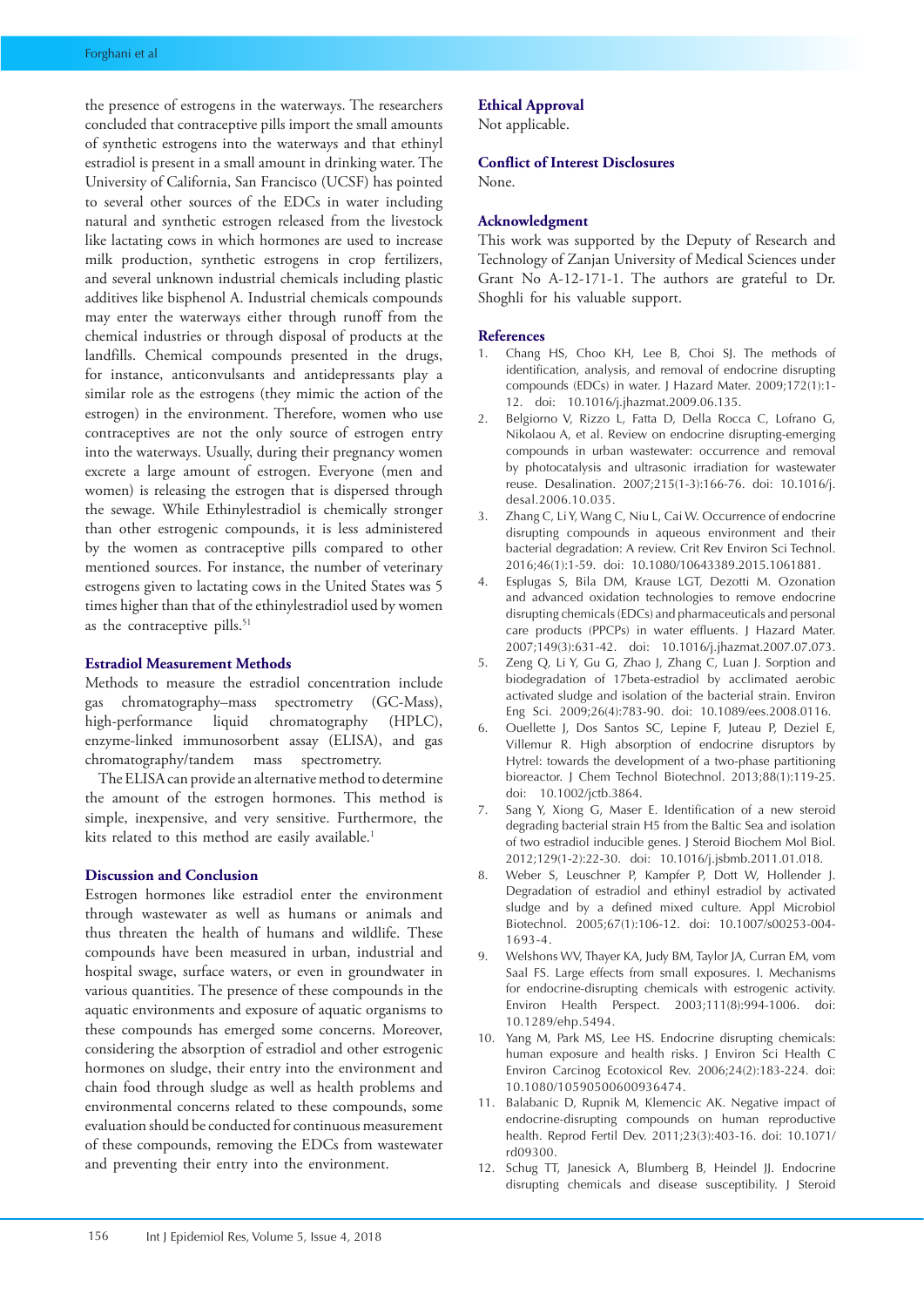Biochem Mol Biol. 2011;127(3-5):204-15. doi: 10.1016/j. jsbmb.2011.08.007.

- 13. Jarrell JF, Villeneuve D, Franklin C, Bartlett S, Wrixon W, Kohut J, Zouves CG. Contamination of human ovarian follicular fluid and serum by chlorinated organic compounds in three Canadian cities. CMAJ. 1993;148(8):1321.
- 14. Fernandez MF, Olmos B, Granada A, Lopez-Espinosa MJ, Molina-Molina JM, Fernandez JM, et al. Human exposure to endocrine-disrupting chemicals and prenatal risk factors for cryptorchidism and hypospadias: a nested case-control study. Environ Health Perspect. 2007;115 Suppl 1:8-14. doi: 10.1289/ehp.9351.
- 15. Colborn T, vom Saal FS, Soto AM. Developmental effects of endocrine-disrupting chemicals in wildlife and humans. Environ Health Perspect. 1993;101(5):378-84. doi: 10.1289/ ehp.93101378.
- 16. Vos JG, Dybing E, Greim HA, Ladefoged O, Lambre C, Tarazona JV, et al. Health effects of endocrine-disrupting chemicals on wildlife, with special reference to the European situation. Crit Rev Toxicol. 2000;30(1):71-133. doi: 10.1080/10408440091159176.
- 17. Vethaak AD, Lahr J, Schrap SM, Belfroid AC, Rijs GB, Gerritsen A, et al. An integrated assessment of estrogenic contamination and biological effects in the aquatic environment of The Netherlands. Chemosphere. 2005;59(4):511-24. doi: 10.1016/j.chemosphere.2004.12.053.
- 18. Kirby MF, Allen YT, Dyer RA, Feist SW, Katsiadaki I, Matthiessen P, et al. Surveys of plasma vitellogenin and intersex in male flounder (Platichthys flesus) as measures of endocrine disruption by estrogenic contamination in United Kingdom estuaries: temporal trends, 1996 to 2001. Environ Toxicol Chem. 2004;23(3):748-58.
- 19. Jobling S, Coey S, Whitmore JG, Kime DE, Van Look KJ, McAllister BG, et al. Wild intersex roach (Rutilus rutilus) have reduced fertility. Biol Reprod. 2002;67(2):515-24.
- 20. Ying GG, Kookana RS, Dillon P. Sorption and degradation of selected five endocrine disrupting chemicals in aquifer material. Water Res. 2003;37(15):3785-91. doi: 10.1016/ s0043-1354(03)00261-6.
- 21. Yin GG, Kookana RS, Ru YJ. Occurrence and fate of hormone steroids in the environment. Environ Int. 2002;28(6):545-51.
- 22. Auriol M, Filali-Meknassi Y, Tyagi RD, Adams CD, Surampalli RY. Endocrine disrupting compounds removal from wastewater, a new challenge. Process Biochem. 2006;41(3):525-39. doi: 10.1016/j.procbio.2005.09.017.
- 23. Barnabe S, Brar SK, Tyagi RD, Beauchesne I, Surampalli RY. Pre-treatment and bioconversion of wastewater sludge to value-added products--fate of endocrine disrupting compounds. Sci Total Environ. 2009;407(5):1471-88. doi: 10.1016/j.scitotenv.2008.11.015.
- 24. Rezka P, Balcerzak W, Kryłów M. Occurrence of synthetic and natural estrogenic hormones in the aquatic environment. Czasopismo Techniczne. 2016;2015(25):47-54. doi: 10.4467/2353737XCT.15.359.4824.
- 25. Snyder SA, Keith TL, Verbrugge DA, Snyder EM, Gross TS, Kannan K, et al. Analytical methods for detection of selected estrogenic compounds in aqueous mixtures. Environ Sci Technol. 1999;33(16):2814-20. doi: 10.1021/es981294f.
- 26. Brossa L, Marce RM, Borrull F, Pocurull E. Occurrence of twenty-six endocrine-disrupting compounds in environmental water samples from Catalonia, Spain. Environ Toxicol Chem. 2005;24(2):261-7.
- 27. Belfroid AC, Van der Horst A, Vethaak AD, Schafer AJ, Rijs GB, Wegener J, et al. Analysis and occurrence of estrogenic hormones and their glucuronides in surface water and waste water in The Netherlands. Sci Total Environ. 1999;225(1- 2):101-8.
- 28. Huang CH, Sedlak DL. Analysis of estrogenic hormones in

municipal wastewater effluent and surface water using enzymelinked immunosorbent assay and gas chromatography/tandem mass spectrometry. Environ Toxicol Chem. 2001;20(1):133-9.

- 29. Ternes TA, Stumpf M, Mueller J, Haberer K, Wilken RD, Servos M. Behavior and occurrence of estrogens in municipal sewage treatment plants--I. Investigations in Germany, Canada and Brazil. Sci Total Environ. 1999;225(1-2):81-90.
- 30. Cargouet M, Perdiz D, Mouatassim-Souali A, Tamisier-Karolak S, Levi Y. Assessment of river contamination by estrogenic compounds in Paris area (France). Sci Total Environ. 2004;324(1-3):55-66. doi: 10.1016/j.scitotenv.2003.10.035.
- 31. Xiao XY, McCalley DV, McEvoy J. Analysis of estrogens in river water and effluents using solid-phase extraction and gas chromatography-negative chemical ionisation mass spectrometry of the pentafluorobenzoyl derivatives. J Chromatogr A. 2001;923(1-2):195-204.
- 32. Lagana A, Bacaloni A, De Leva I, Faberi A, Fago G, Marino A. Analytical methodologies for determining the occurrence of endocrine disrupting chemicals in sewage treatment plants and natural waters. Anal Chim Acta. 2004;501(1):79-88. doi: 10.1016/j.aca.2003.09.020.
- 33. Ismail A, Hazizan AF, Zulkifli SZ, Mohamat-Yusuff F, Omar H, Arizono K. Determination of 17beta-estradiol concentration in aquatic environment of Peninsular Malaysia using the ELISA technique. Life Sci J. 2014;11(8):673-9.
- 34. Isobe T, Shiraishi H, Yasuda M, Shinoda A, Suzuki H, Morita M. Determination of estrogens and their conjugates in water using solid-phase extraction followed by liquid chromatographytandem mass spectrometry. J Chromatogr A. 2003;984(2):195- 202.
- 35. Atkinson SK, Marlatt VL, Kimpe LE, Lean DR, Trudeau VL, Blais JM. The occurrence of steroidal estrogens in south-eastern Ontario wastewater treatment plants. Sci Total Environ. 2012;430:119-25. doi: 10.1016/j.scitotenv.2012.04.069.
- 36. Yuan X, Li T, Zhou L, Zhao X. Characteristics and risk assessment of estrogenic compounds in rivers of southern Jiangsu province, China. IERI Procedia. 2014;9:176-84. doi: 10.1016/j.ieri.2014.09.059.
- 37. Spengler P, Korner W, Metzger JW. Substances with estrogenic activity in effluents of sewage treatment plants in southwestern Germany. 1. Chemical analysis. Environ Toxicol Chem. 2001;20(10):2133-41.
- 38. Petrovic M, Sole M, Lopez de Alda MJ, Barcelo D. Endocrine disruptors in sewage treatment plants, receiving river waters, and sediments: integration of chemical analysis and biological effects on feral carp. Environ Toxicol Chem. 2002;21(10):2146- 56.
- 39. Desbrow C, Routledge EJ, Brighty GC, Sumpter JP, Waldock M. Identification of estrogenic chemicals in STW effluent. 1. Chemical fractionation and in vitro biological screening. Environ Sci Technol. 1998;32(11):1549-58. doi: 10.1021/ es9707973.
- 40. Pauwels B, Noppe H, De Brabander H, Verstraete W. Comparison of steroid hormone concentrations in domestic and hospital wastewater treatment plants. J Environ Eng. 2008;134(11):933-6. doi: 10.1061/(ASCE)0733- 9372(2008)134:11(933).
- 41. Jafari AJ, Pourkabireh Abbasabad R, Salehzadeh A. Endocrine disrupting contaminants in water resources and sewage in Hamadan City of Iran. J Environ Health Sci Eng. 2009;6(2):89- 96.
- 42. Hassani G, Babaei A, Takdastan A, Shirmardi M, Yousefian F, Mohammadi MJ. Occurrence and fate of 17beta -estradiol in water resources and wastewater in Ahvaz, Iran. Global Nest J. 2016;18(4):855-66. doi: 10.30955/gnj.002053.
- 43. Mohagheghian A, Nabizadeh R, Mesdghinia A, Rastkari N, Mahvi AH, Alimohammadi M, et al. Distribution of estrogenic steroids in municipal wastewater treatment plants